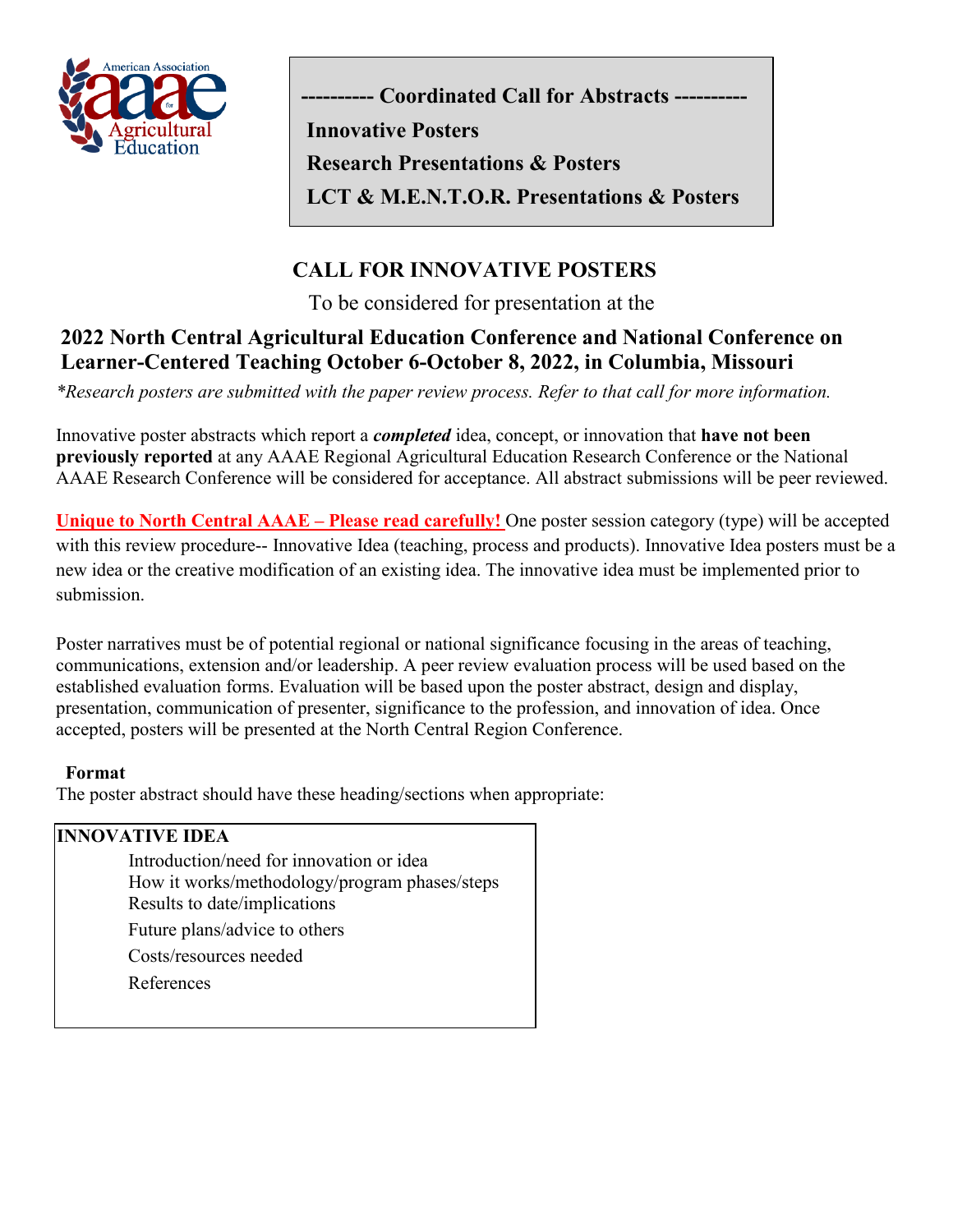

## **CALL FOR INNOVATIVE POSTERS**

**2022 North Central Agricultural Education Conference and National Conference on Learner-Centered Teaching October 6-October 8, 2022 in Columbia, Missouri**

## **ABSTRACT FORMAT - 2022**

- Submit files in Acrobat (PDF) format. **Word files are subject to automatic rejection.**
- Abstract must be a maximum of **two** pages long plus up to one additional page of references. The abstract must include the title of the poster as the first line of page 1.
- The type of poster (Innovative) should be typed in the upper right-hand corner.
- The maximum submission length is **3 pages** (2-page abstract, 1-page references).
- Document must be formatted in 12-point Times New Roman font, single spaced, with 1" margins. A word template is available on the website. SEE WEBSITE FOR FORMATTING DETAILS. [\(aaaeonline.org/poster\)](http://aaaeonline.org/poster)
- To facilitate a blind review, the author's name or other significant identifying information should not appear in the two-page abstract narrative.
- Poster abstracts not conforming to the required submission guidelines or format may be rejected prior to the review process.
- No cover page on first submission. The author information will be entered in the submission form when uploading the narrative. (Make sure **ALL** authors are listed on submission form.)

## **Deadline**

● Poster narrative proposals are due **Friday, July 15, 2022, at 11:59 p.m. CST**. Proposals must be submitted using the online form available here: http://aaae.agedweb.org/

## **Publication**

If the poster is accepted, **authors will resubmit the narrative with a cover page added that will then be included in the conference proceedings.** Further instructions will be sent to accepted authors. (A cover page will only be required on *accepted posters*.)

The cover page should contain the following information and be centered on the page—poster abstract title, author name, mailing address, phone number, and e-mail address of the authors. The type of poster should be printed in the upper right-hand corner.

## **Submission**

Submissions are completely online. Proposals must be submitted using the online form found at <http://aaae.agedweb.org/>

*(You will submit RESEARCH posters on the paper submission site by that published deadline).* 

## **Submission Instructions**:

Submit the poster abstract in Acrobat (PDF) format only. Additional information regarding formatting, abstract submission and review, and poster evaluation can be found on the AAAE website, [http://www.aaaeonline.org/poster.](http://www.aaaeonline.org/poster)

## **Questions regarding submission can be addressed to:**

Amy Smith, AAAE North Central Region Poster Chair, [arsmith@umn.edu.](mailto:arsmith@umn.edu) 563-210-0223 (cell) Gaea Hock, AAAE Poster Review and Submission Manager, [ghock@ksu.edu,](mailto:ghock@ksu.edu) 785-532-1166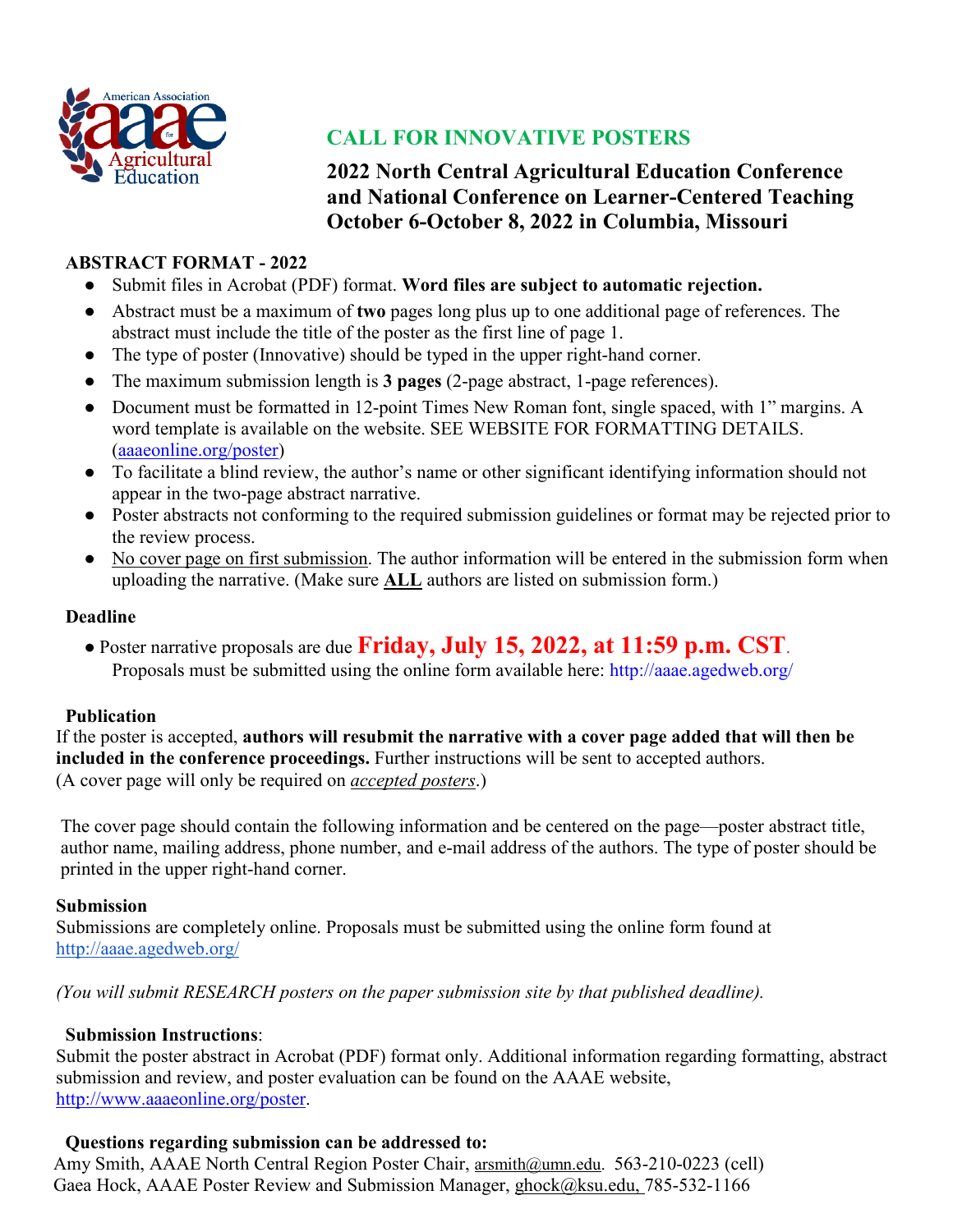## **North Central AAAE Research Conference and National Conference on Learner-Centered Teaching October 6-October 8, 2022 in Columbia, Missouri**



## **CALL FOR RESEARCH ABSTRACTS**

**\*\*\*Paper presentation and research poster\*\*\***

- 1. Upon submission in the top right corner please indicate the following:
	- a. Discipline Area (please select one from the following: Agricultural Communications; Agricultural Leadership; Extension Education; School-Based Agricultural Education; Teacher Education, OR Scholarship of Teaching and Learning/Higher Education)
	- b. Desired Presentation Format (please select Paper, Poster, or Either Paper or Poster)
- 2. Prepare abstract in *MS Word* format using Times Roman or Times New Roman 12-point font and set all margins at one inch.
- 3. The abstract should be no more than **2000 words** in length, including all tables/figures but **excluding references.**
- 4. Center the bolded title of abstract at top of the first page; capitalize first letters of words in the title.
- 5. Single-space abstract; but double-space between paragraphs, headings and text, tables and text, etc.
- 6. Prepare abstracts to be blind-reviewed, *DO NOT* put your name or other identifying information on/in the abstract. *\*For example, instead of your university's name use [University].*
- 7. Start the body of the abstract immediately following the title (with bolded, centered heading as suggested below). Suggested abstract section headings: Introduction; Theoretical/Conceptual Framework; Purpose and Hypotheses, Objectives, and/or Research Questions; Methods/Procedures; Findings/Results; Conclusions, Recommendations, Discussion/Implications; and References (or another appropriate format for historical, philosophical, or qualitative/interpretive research).
- 8. Use "Table" function command to prepare tables rather than tabs and spaces. Place Tables/Figures within the body of the paper "shortly" after their first mention in text.
- 9. Use "insert, page numbers" command of MS Word to number all abstract pages, including the first page; center number at the bottom of each page. Do not use other footers, headers, or footnotes.
- 10.Follow manuscript style guidelines as specified by the *Publication Manual of the American Psychological Association* (7th ed.), except as modified above. Per the manual, italicize the names of journals, statistical symbols, titles of tables, etc.; do not use the underline feature in above areas. Turn off all hyperlinks of URL references.

## **Abstract Submission**

**Abstracts must be submitted no later than Friday July 15, 2022 at 11:59pm (CDT)** to be eligible for review. (Note: All submissions and the "blind" review process will be completed electronically).

**NOTE**: *If selected to present at the conference, author(s) may revise the abstract (up to a 3,000-word limit) to address the reviewers' comments.*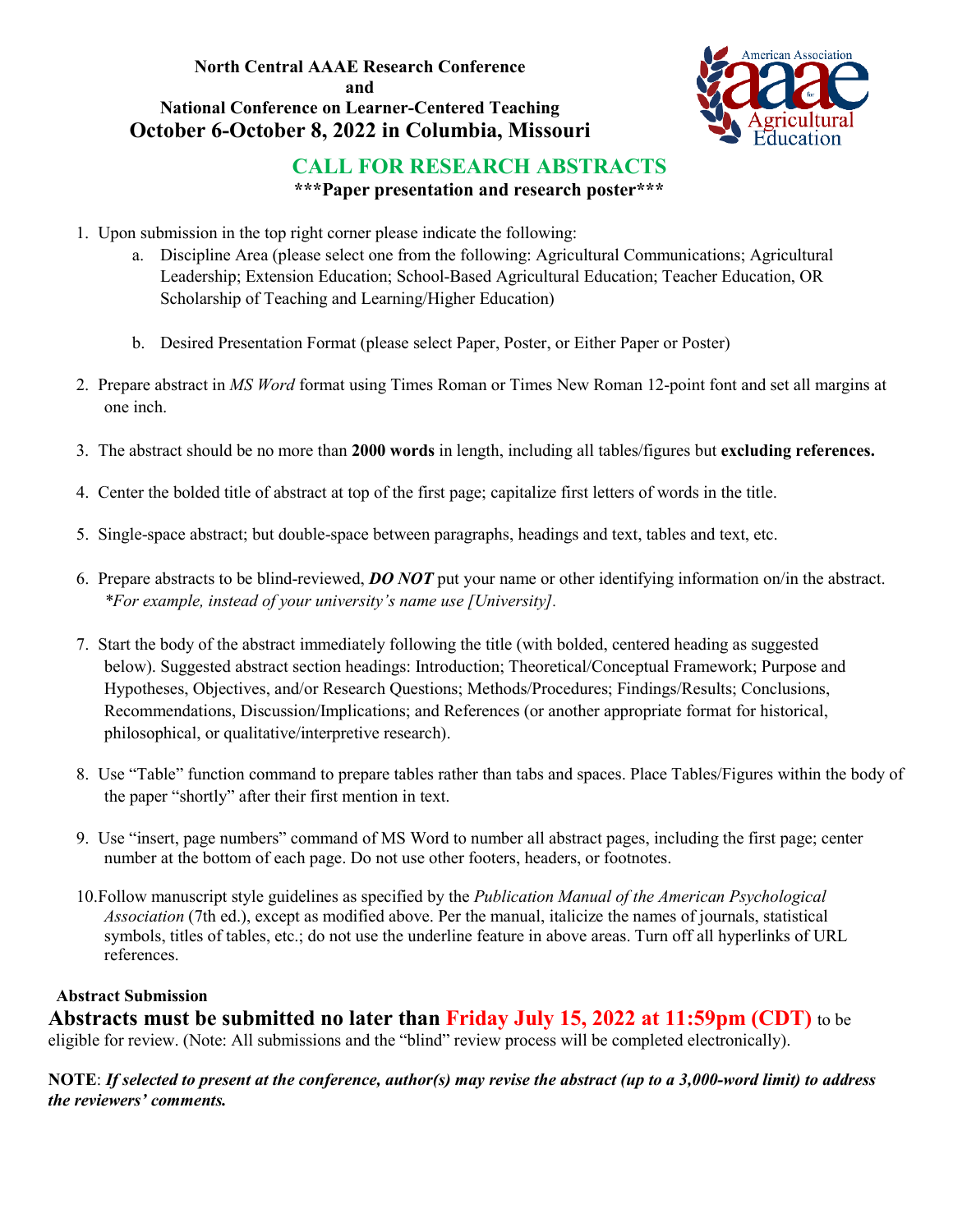#### Submission Procedures:

- Submit abstract via *FastTrack™* at <http://aaae.expressacademic.org/login.php>
- If you are not a registered *FastTrack™* user, you must create an account first!
- Submit an electronic file in *MS Word* of the complete abstract.
- In the  $FastTrack^{\text{TM}}$  submission process, be sure to provide the following information:
	- o Title: Provide complete abstract title
	- o Author(s): List name of lead author as well as names of all co-authors.
	- o Document type: Select "North Central Region"
	- o Document topic(s): Indicate "Research Methodology": Historical, Mixed Methods, Philosophical, Qualitative, or Quantitative. Also indicate "Content Focus" most closely corresponding with the abstract (i.e., the National Research Agenda topic)
	- o Attach the abstract and click "Submit document"
- Papers and posters- The research host takes the rank scores and author choice of presentation to determine presentation or poster. Presentation and poster numbers are limited by physical space and conference schedule.

#### **Research Host:** Aaron McKim, amckim@msu.edu

#### **Review Process**

- The peer review process will utilize a panel review process:
	- 1. Abstracts will be reviewed by a panel of nine (9) NC-AAAE members
	- 2. At least one panelist will represent the following disciplinary areas:
		- a. Agricultural Communications
		- b. Agricultural Leadership
		- c. Extension Education
		- d. School-Based Agricultural Education
		- e. Teacher Education
		- f. Scholarship of Teaching and Learning/Higher Education
	- 3. The panel will have authority to solicit invited presentations to ensure the research conference is robust in diverse perspectives.
	- 4. The research committee will select and confirm the panel.
	- 5. Members of the panel review will be provided a monetary token of appreciation.
	- 6. For presentations, our best efforts will lead toward a minimum of two sessions dedicated for agricultural communications, leadership, and extension education. This will depend upon the volume of submissions.

#### **Review Coordinator:**

Daniel Foster, Penn State, [foster@psu.edu,](mailto:foster@psu.edu) 814.863.0192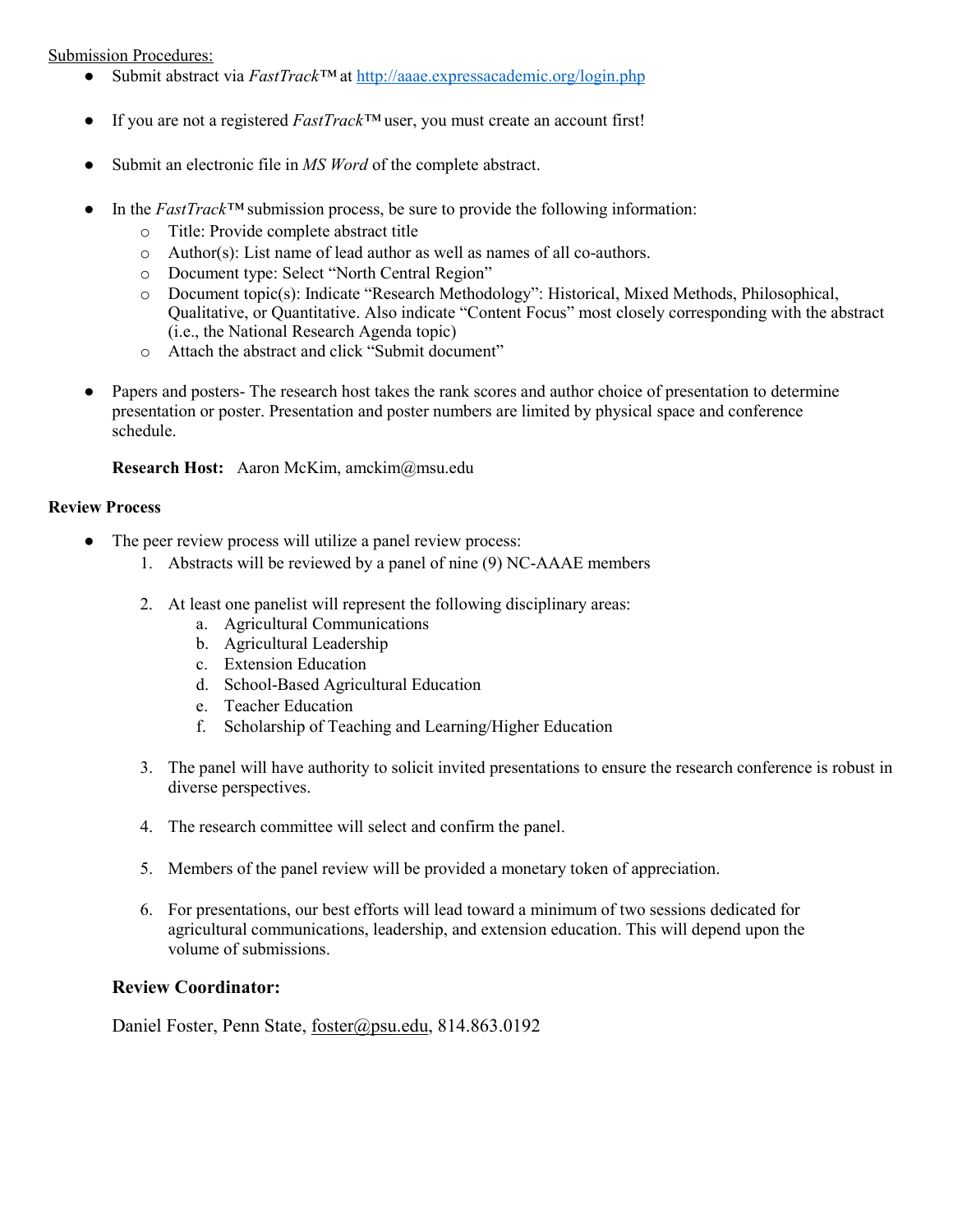## **North Central AAAE Research Conference** and **National Conference on**



## **Learner-Centered Teaching**

**October 6-October 8, 2022 Columbia, Missouri**



## An ongoing relationship:

This collaborative partnership combines three groups into one integrated conference:

- The 2022 North Central AAAE Conference,
- the National Conference on Learner-Centered Teaching (NCLCT), and the M.E.N.T.O.R. Convening.

NCLCT and M.E.N.T.O.R. Project is largely composed of Historically Black Colleges & Universities. This is an opportunity to create and explore new partnerships in the fields of agriculture, food, natural resources, and human sciences.

# **Call for LEARNER-CENTERED TEACHING & M.E.N.T.O.R. PRESENTATION ABSTRACTS**

## **Abstract Submission Format**

- Prepare abstract in Acrobat *(PDF)* format. **Word files are subject to automatic rejection.**
- **NO COVER PAGE.** The author information will be entered in the submission form when uploading the narrative. (Make sure **ALL** authors are listed on submission form.)
- Abstract can be a maximum of **two** pages long plus up to one additional page of references. The abstract must include the title of the abstract as the first line of page 1. Suggested abstract section headings:
	- Introduction & Need for LCT Strategy
	- Connection to Literature
	- How It Works / Implementation of LCT Strategy
	- Results to Date / Implications / Impact
	- Future Plans / Advice to Others
	- References
- The maximum submission length is **3 pages** (2 page abstract, 1 page references).
- Document must be formatted in 12-point Times New Roman font, single-spaced, with 1" margins. A word template is available on the website. SEE WEBSITE FOR FORMATTING DETAILS. [\(aaaeonline.org/poster\)](http://aaaeonline.org/poster)
- To facilitate a blind review, the author's name or other significant identifying information should not appear in the two-page abstract narrative.
- Abstracts not conforming to the required submission guidelines or format may be rejected prior to the review process.

## **Abstract Submission Deadline:**

LCT Presentation Abstracts are due **Friday, July 15, 2022 at 11:59 p.m. CDT**.